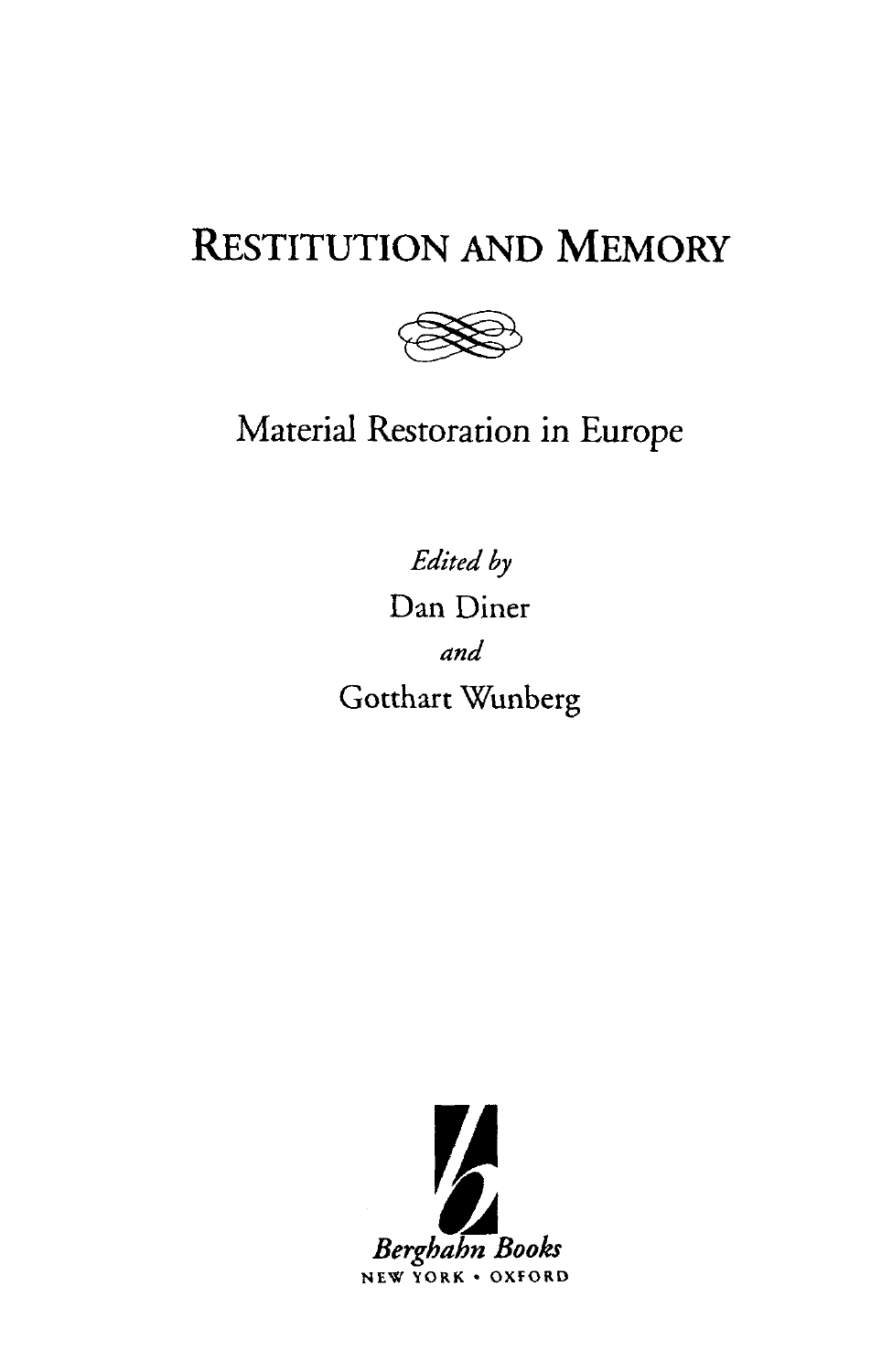## **CONTENTS**



Introduction and the set of the set of the set of the set of the set of the set of the set of the set of the set of the set of the set of the set of the set of the set of the set of the set of the set of the set of the set *Dan Diner* and *Gotthart Wunberg* THE SETTING Memory and Restitution: World War II as a Foundational Event in a Uniting Europe 9

*Dan Diner*

#### ANTHROPOLOGIZING RESTITUTION

| Money and Memory:                                                                                                    |      |
|----------------------------------------------------------------------------------------------------------------------|------|
| Transvaluating the Redress of Loss                                                                                   | 27.  |
| John Borneman                                                                                                        |      |
| Pecunifying Respectability?<br>On the Impossibility of Honorable Restitution<br>Natan Sznaider                       | 51   |
| Conversion, Exchange, and Replacement:<br>Reflecting Cultural Legacies of Indemnity<br>Sigrid Weigel                 | 65.  |
| COMMISSIONS OF INQUIRY AND THE PRACTICE OF RESTITUTION                                                               |      |
| Converting Wrongs to Rights?<br>Compensating Nazi Forced Labor as Paradigm<br>Lutz Niethammer                        | 83   |
| Scholarly Investigation and Material Compensation:<br>The Austrian Historical Commission at Work<br>Clemens Jabloner | 105. |